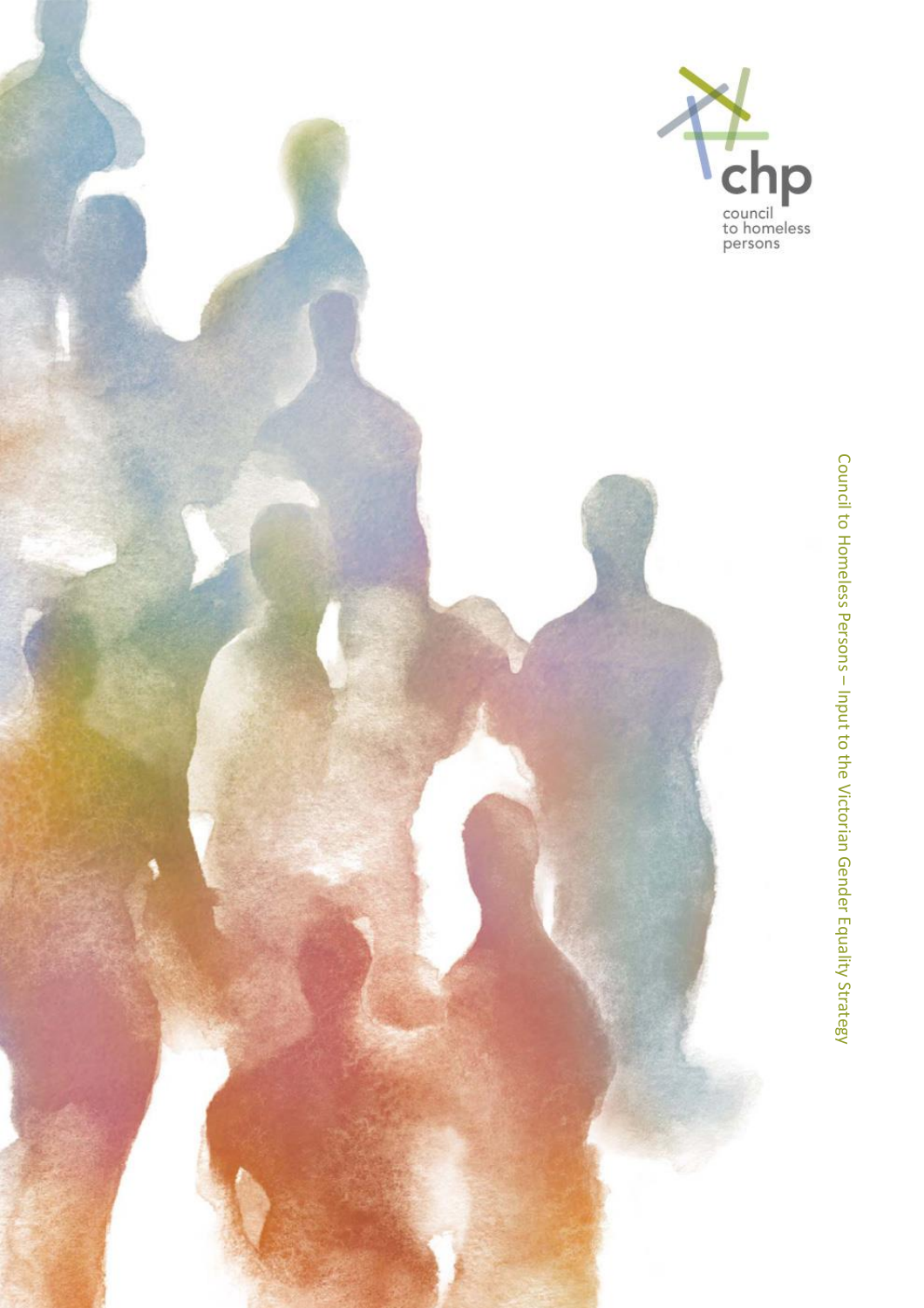

# **Introduction**

The Council to Homeless Persons (CHP) commends the Victorian Government for recognising the importance of gender inequality and developing a Victorian Gender Equality Strategy, and welcomes the opportunity to provide input to this process.

Research has highlighted how women are more vulnerable to homelessness due to:

- economic inequality resulting in lower incomes
- domestic violence, and
- workplace discrimination and lack of flexibility

Aboriginal and Torres Strait Islander women, CALD women, and women with a disability or mental illness are particularly vulnerable to homelessness.

Recent research by the Australian Institute for Health and Welfare (AIHW) revealed that:"

- over one-third of adults and children seeking help from specialist homelessness services in Australia did so for domestic and family violence reasons
- the report found that nearly half (48%) of domestic and family violence clients were assessed as homeless when first seeking assistance
- the clear majority of adult clients who sought assistance because of domestic and family violence were women
	- o over the 3 years examined, 110,000 women aged over 18 sought assistance, compared with 12,000 men
	- o of these women 19,600 were Aboriginal or Torres Strait Islanders
	- o over 45,000 were women with children, and nearly 24,000 were young women (aged 15–24) presenting alone
- only 9% of initial requests for long-term accommodation were able to be met for domestic and family violence clients.

To develop this contribution to the Gender Equality Strategy CHP met with four women who had experienced homelessness to gain their perspectives on what needs to change, and to create space for them to share their reflections on the gendered nature of their experience. What they told us highlights and confirms issues that have been raised in academic research around women and homelessness, including that women are more vulnerable to homelessness because of:

- lower incomes
- domestic violence,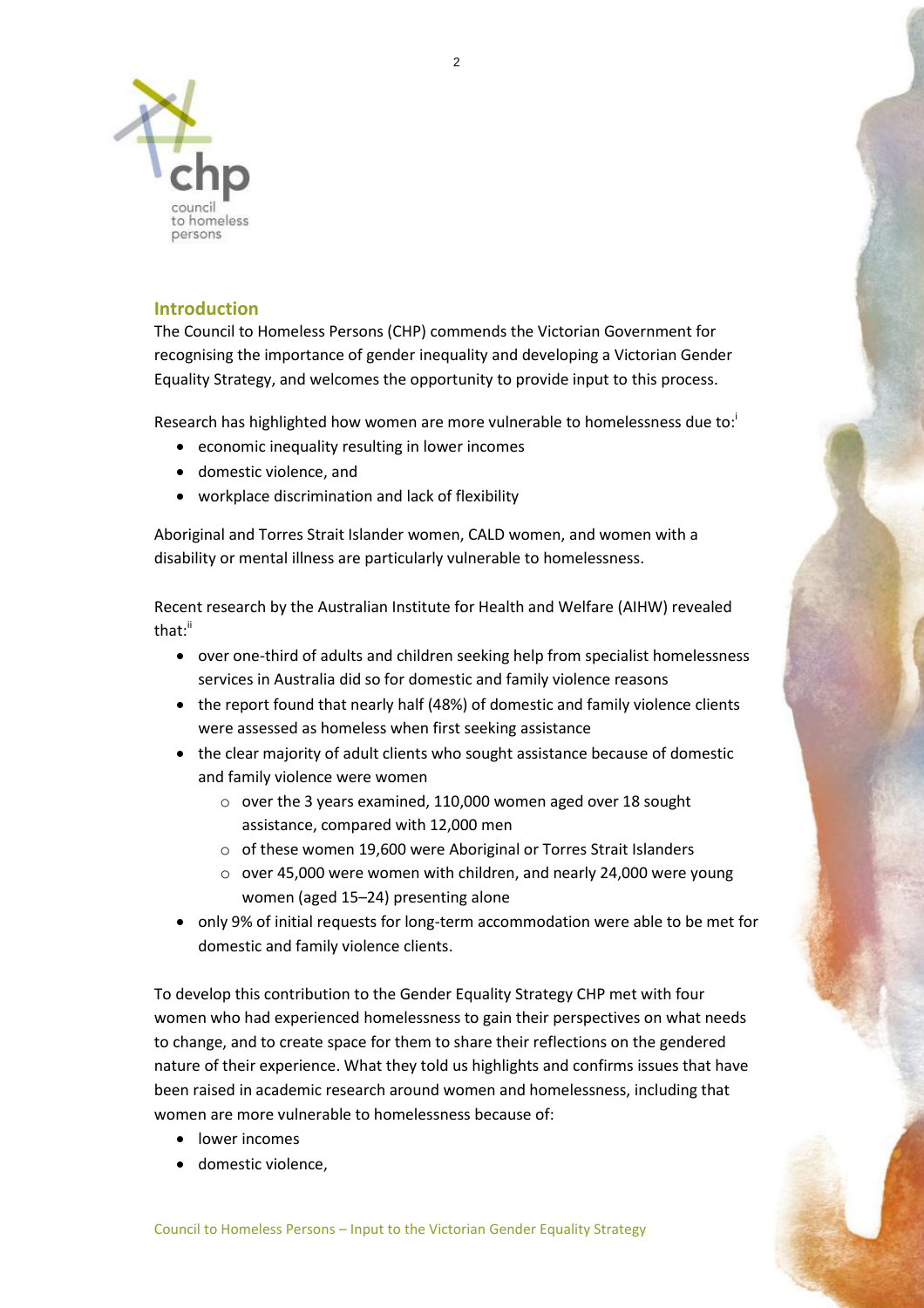- caring responsibilities, and
- discrimination and inflexibility from workplaces around caring responsibilities and crises in women's lives.

These issues also affected the women's ability to navigate the homelessness service system, and to exit homelessness and re-establish income and housing security and their own and their families' wellbeing.

Three of the women who participated met together with staff from Council to Homeless Persons, and specifically discussed the Gender Equality Strategy. Input from Skye is drawn from a separate interview about her experiences. A brief outline of each woman's pathway into homelessness includes:

| <b>Jodie</b>                                                                                                                                                                                                                                                                             | <b>Skye</b>                                                                                                                                                                                                                            |
|------------------------------------------------------------------------------------------------------------------------------------------------------------------------------------------------------------------------------------------------------------------------------------------|----------------------------------------------------------------------------------------------------------------------------------------------------------------------------------------------------------------------------------------|
| Worked as a public servant<br>Married with one 14 year old daughter<br>$\bullet$<br>Experienced a psychiatric condition<br>$\bullet$<br>that affected her ability to work<br>Lost her job<br>$\bullet$<br>Became homeless due to periods of<br>hospitalisation and inability to pay rent | Has Indigenous and Maori<br>background<br>Had custody of her two children and<br>$\bullet$<br>was caring for four more from her<br>extended family<br>Fled a violent relationship<br>Returned to the relationship because<br>$\bullet$ |
|                                                                                                                                                                                                                                                                                          | there weren't any appropriate<br>housing options<br>Finally left again after some years<br><b>Chris</b>                                                                                                                                |
|                                                                                                                                                                                                                                                                                          |                                                                                                                                                                                                                                        |
| <b>Jacqui</b>                                                                                                                                                                                                                                                                            | $\bullet$                                                                                                                                                                                                                              |
| Worked in medical research<br>Was involved in an accident that<br>affected her ability to work<br>Her husband became violent forcing<br>$\bullet$                                                                                                                                        | Working as a teacher (contract)<br>One daughter attended the school<br>she worked at<br>Was in a violent relationship and left<br>$\bullet$                                                                                            |
| her to leave the house (went overseas)                                                                                                                                                                                                                                                   | her home at short notice                                                                                                                                                                                                               |
| When she returned she had no job or<br>$\bullet$<br>money<br>Experienced psychiatric episodes and<br>was hospitalised                                                                                                                                                                    | Had sporadic periods of caring for<br>elderly parents that lasted some<br>months<br>Couldn't sustain a tenancy when                                                                                                                    |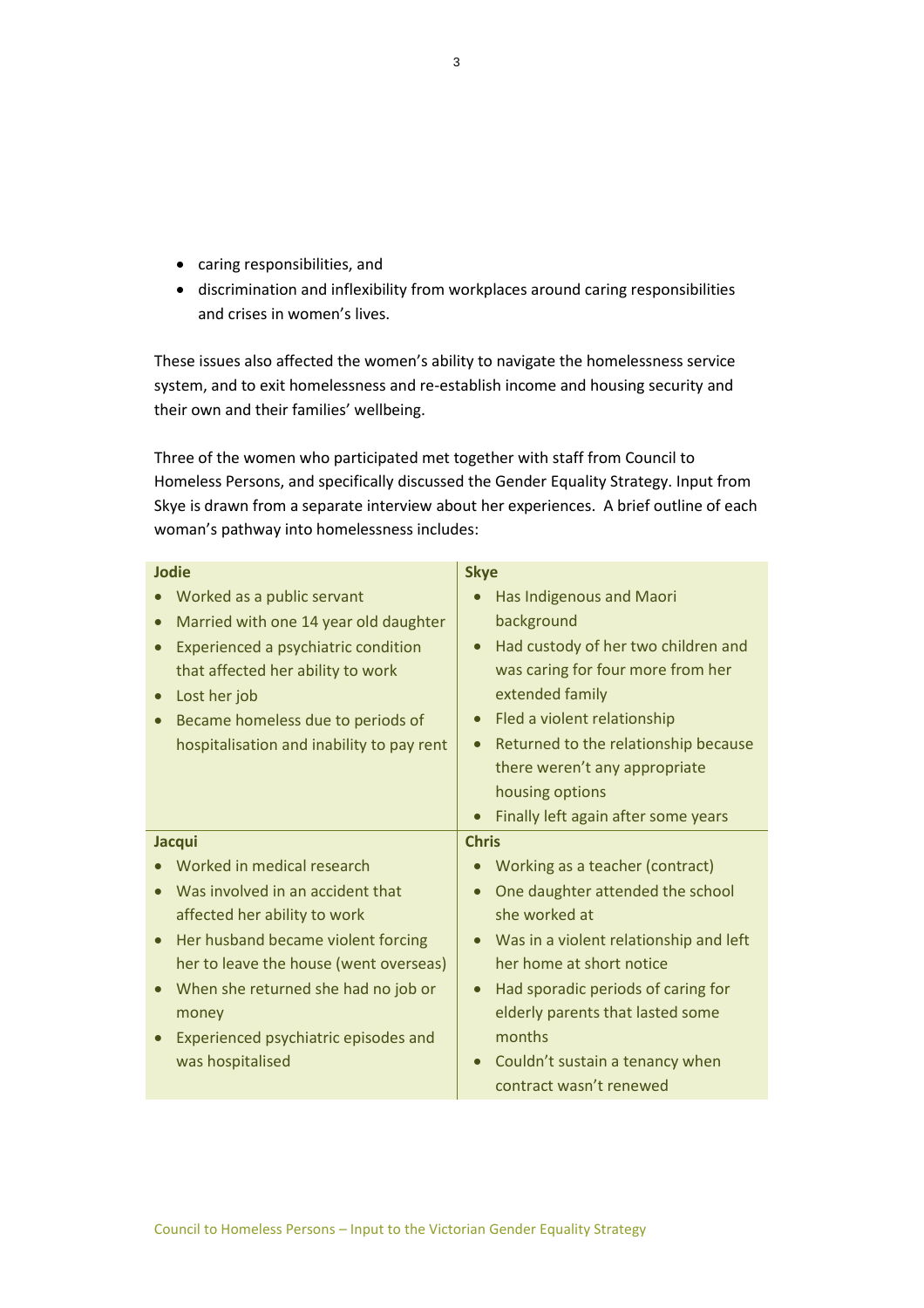## **Economic inequality**

Of the four women we interviewed, prior to becoming homeless three were tertiary educated and engaged in paid work, and one was in receipt of parenting payment. Of the women who were in paid work, all three experienced mental health problems, two of them as a result of domestic violence. Three of the four also had dependent children, and one was caring for an elderly parent in addition to being a parent herself.

Each of the women in paid work ultimately lost their employment as a consequence of their mental illness and caring responsibilities, and discrimination or inflexibility in the workplace around these issues.

Chris the teacher said:

"I had a job, security, all of that. But when I split with my partner after being a carer and injuring myself I ended the contract with the school in the hope they'd take me back when things settled down. They didn't take me back at all… I spent all my super to try and get a car to get a job."

Jodie worked in the public service and over about a year her mental health deteriorated to the point where she went from working full time to only being able to manage eight hours per week. "I was in the public service for 20 years and when this happened, they said there wasn't one job in the whole of Australia that they could find to suit what I needed."

Skye has Aboriginal and Maori heritage. She was receiving Parenting Payment but said that the amount she received was not enough to sustain a tenancy on her own and care for her children. Her situation was complicated by the fact that in addition to her two children she had informal care of four children from her extended family who she did not want to surrender to DHS. However, because she did not have formal custody she was not receiving money for their care which stretched her finances even further.

In each case women's finances became stretched to the point where they could no longer afford housing – either sustaining an existing home or re-establishing a new one.

### **Family violence**

For three of our four participants, family violence resulted in them leaving their home. Because of their low incomes, they were unable to establish a new home. For Skye, the inability to establish a home with all the children she was caring for meant she returned to the abusive relationship. As described below, other women faced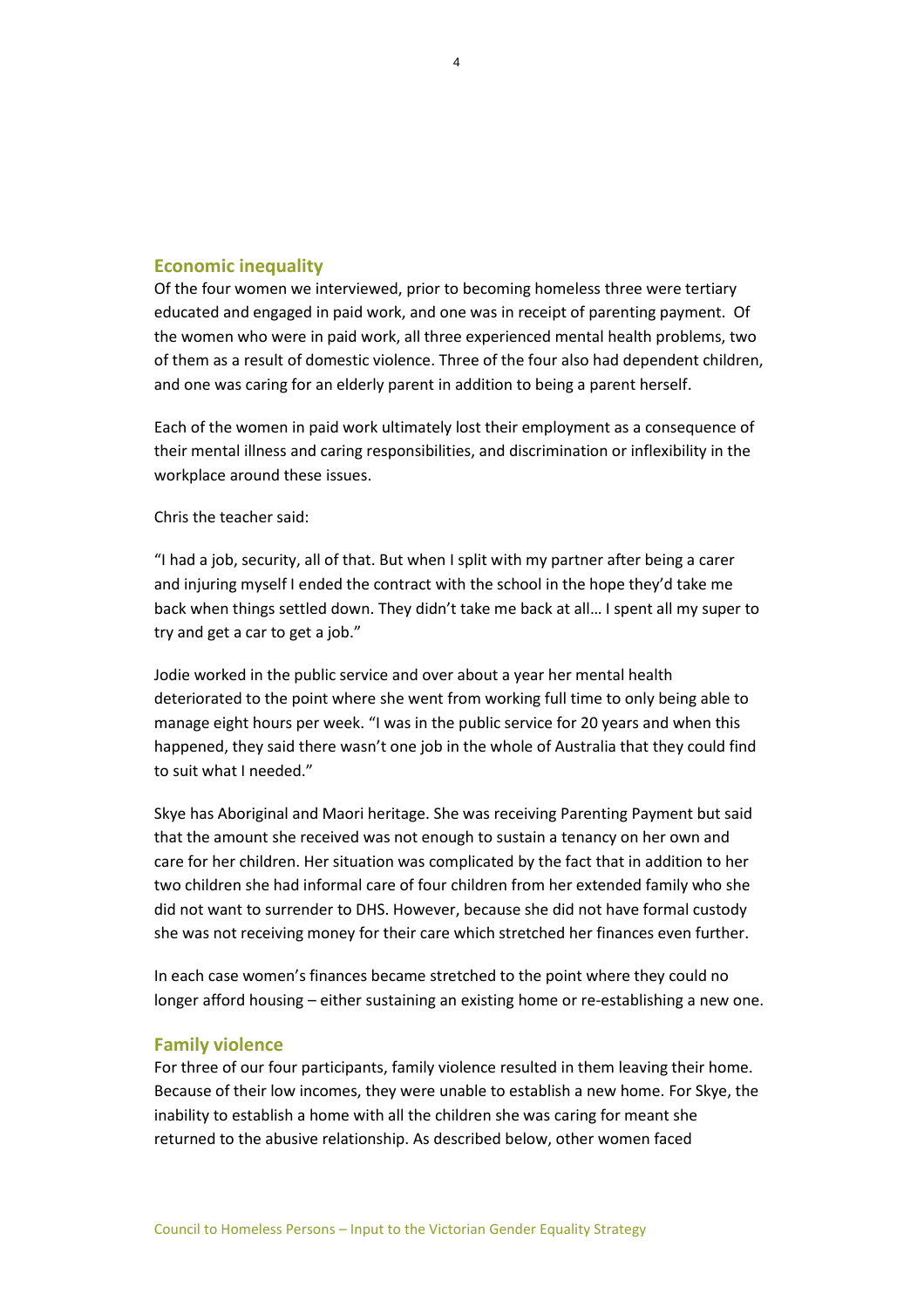challenges re-establishing their lives while unable to access critical documents left behind when they escaped.

These narratives highlight the importance both of preventing violence, and responding swiftly to provide secure options for women and children who experience violence.

## **Engaging with services**

All four women reported having trouble accessing the support they needed from Centrelink, and from homelessness services. Significantly, Chris pointed out that like many women escaping domestic and family violence, she fled her home in an instant because she feared for her safety, and only had time to grab a few possessions. However, when presenting to Centrelink and other services Chris was asked to provide documents like her birth certificate and immunisation records for her daughter. Not only did Chris not have the documents but she could not return to the house to collect them due to her safety concerns.

Jodie was concerned about taking her 14 year old daughter to services. On a few occasions specialist homelessness service staff asked Jodie to come to the meeting alone. However, Jodie could not arrange for her daughter to be looked after due to her limited financial and social resources. At these appointments the services set up a computer in the waiting area for Jodie's daughter to play on. Jodie was always uncomfortable with her daughter being left in these areas, vulnerable to whoever was around. "Everything happens so quickly, I wasn't comfortable with it but you're in emotional turmoil and there are a lot of people watching how you do things…you start to feel overwhelmed and judged all the time, and at different times I started thinking maybe I'm a really odd mum because I don't want my child to be in that situation."

Skye also had problems with children and the refuge system. At one point a refuge would not take her son because he was 17 years old, even though they were living together prior to going to the refuge. Another time she was looking after four children she didn't have official custody of, and when she told the refuge they would not allow the children to stay. Skye was reluctant to hand the children over to the care of DHS, so she sent the children to stay with her aunt. Three months later, with no indication of when she would be moved into suitable accommodation, Skye left the shelter. She collected the four children from her aunt's place and returned to the abusive relationship she had fled. "The help at the refuge seemed superficial. When you arrive they give you clothes, a toothbrush and all that, but after that you're on your own. There was nothing for my kids there." This illustrates how difficult it can be to keep a family together during periods of homelessness, due to the lack of options available.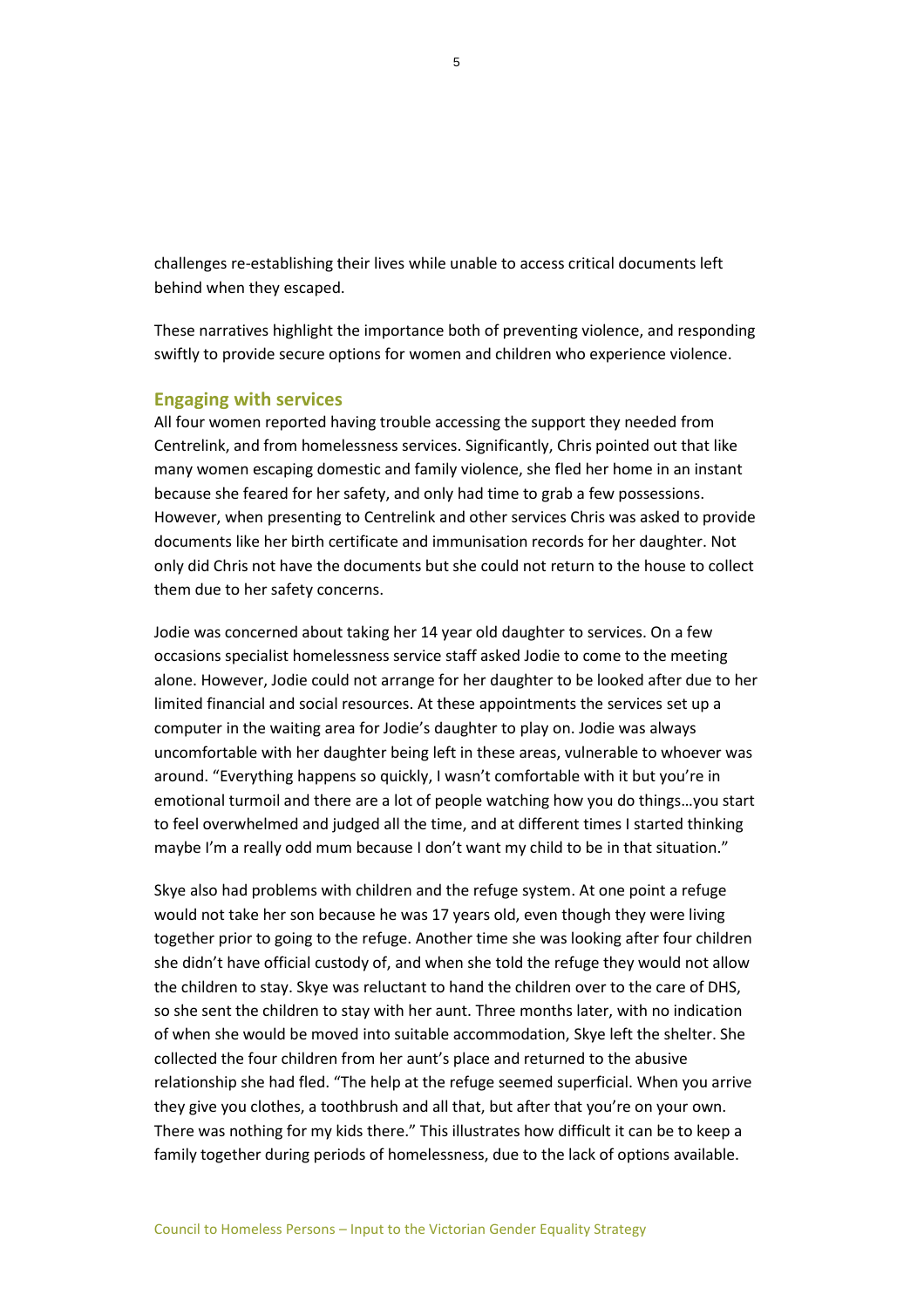Another common problem when dealing with the system was the number of appointments and things that had to be done each day. Not only did all four women agree that they were struggling mentally and emotionally during this time, making simple daily tasks difficult, but they also noted the difficulty created by the cost of travelling between locations.

Jacqui said: "When you are in crisis there aren't enough hours in the day, you've got so many appointments and it's very busy. You're in and out answering questions and doing more than you would ever account for let alone the big changes. I had to go and rebuild bank accounts, find evidence of who I am, what my name is, and there's not enough hours in the day to do all those things. And it takes time before you know what to do and where to go. But then the system doesn't account for you taking time to be able to work it out, or get somewhere, they don't account for the fact that it was physically impossible to get to Centrelink and get the forms in at the right time.

"Most people are having a really tough time and feeling very withdrawn, but they're being asked to do 10 times more things in a day than you would when you're feeling great!"

"Being homeless is a full time job," said Jacqui, and Chris and Jodie fully agreed.

Uncertainly around transitional housing was another subtle, yet crucial issue. Jodie, who has been in transitional housing for 18 months, after initially being told she would be there for approximately three months reported that: "I have restricted my own activities, and my daughter's activities too because it's too expensive to pay for these things knowing that we might be relocated on the other side of town. I have stayed quite isolated from this community because it's on my mind that we're going to have to move again.'' This was particularly concerning, given how important it is for people to feel connected to a community when trying to get their life back on track.

Some positive experiences were also noted in women's interactions with services. Jacqui said: "I was grateful for women only services. I went to the women's house at Sacred Heart on weekdays. I felt distinctly vulnerable in waiting rooms in some of these other places; that level of aggression is really hard. I felt women's only services were so supportive and I felt comfortable asking for help…. At other services I would have locked down and got in and out as quickly as possible."

Jodie welcomed her 14 year old daughter's engagement in a youth program called Bright Futures, although she knows that homelessness has had a significant impact on her. She said: "the youth workers form Bright Futures help her with having a look at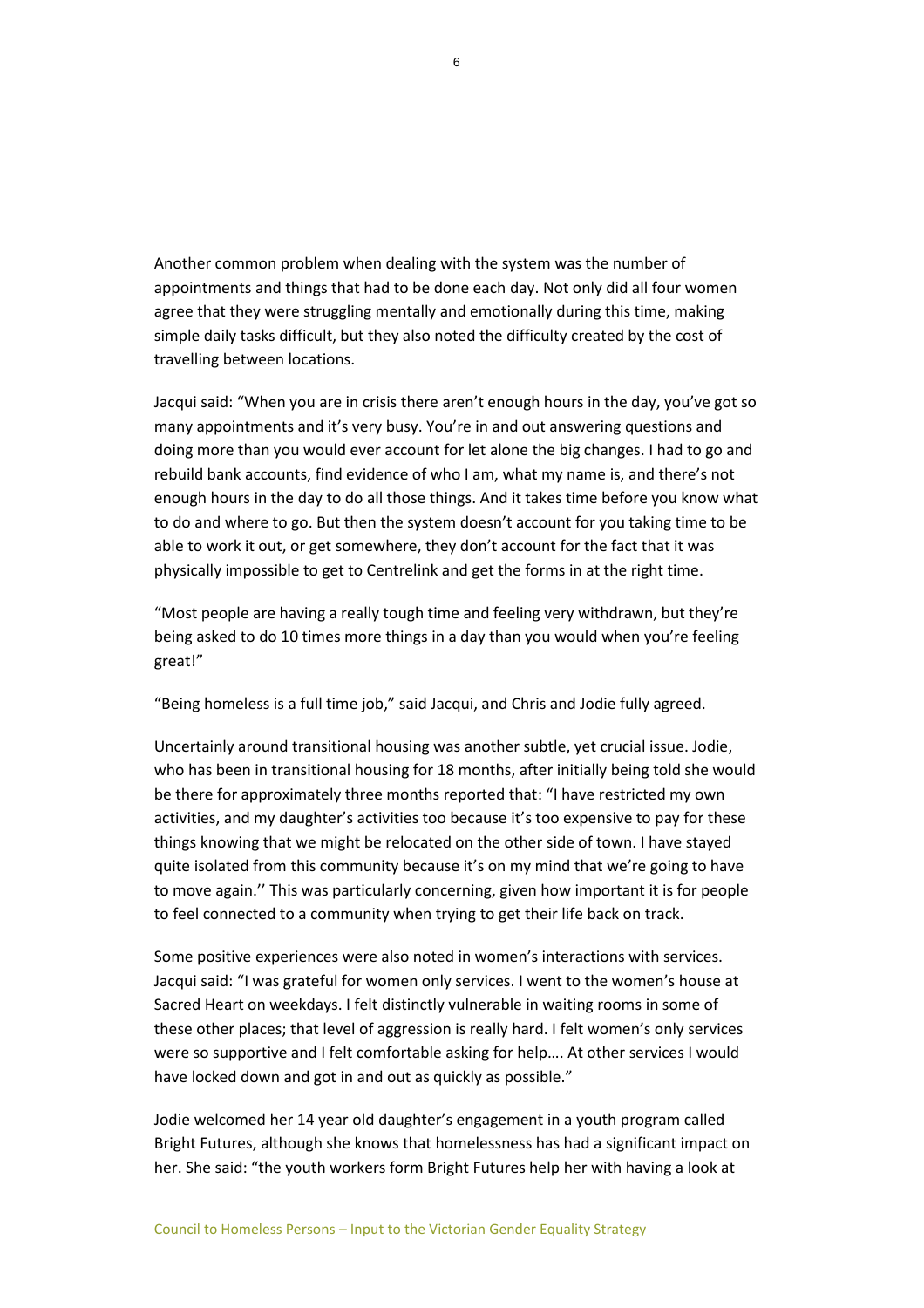medical and dental needs, social interactions and things like that, but it's just youth counselling.

"Before we were homeless she was involved in gymnastics, which we couldn't engage in during the crisis. We had nothing; we just sat in a motel room staring at each other. We had no connections. 12 months down the track and we're still struggling to reengage her. Why? I think it's complicated. She's lost focus, she's engaging in inappropriate risk taking behaviour, she's out of her comfort zone, she's drawn to behaviour that's more attention seeking. She is back in school now, it was four months altogether that she was outside of mainstream education."

Women also noted the help and support they received from other people, particularly other women, having similar experiences in waiting rooms of homelessness services, and agreed that having people who have been homeless providing advice and support to clients in services would be valued.

These experiences highlight the importance of Centrelink and homelessness services developing processes and programs that recognise and respond to women's particular needs, including accommodating their responsibilities for children and other dependents and providing support to manage the consequences of domestic violence, including practical issues, such as not having access to critical documents, as well as their mental health.

# **Some broader issues**

After speaking to Chris, Jodie, Jacqui and Skye, we were hearing that there is a lack of support for people in crisis, or the support is too little too late. When people have caring responsibilities problems are exacerbated and given the highly gendered nature of caring, be it for children or elderly parents, the lack of support has a greater negative impact on women.

Another concerning issue was the way women were encouraged to dip into their superannuation under the hardship clause to help them out of homelessness. Jodie, Jacqui and Chris had all done this at some point. Given that we know women generally have less superannuation than men because they will earn less money over their lifetimes, this is a particularly short-sighted and worrying approach that has the potential to exacerbate poverty later in life.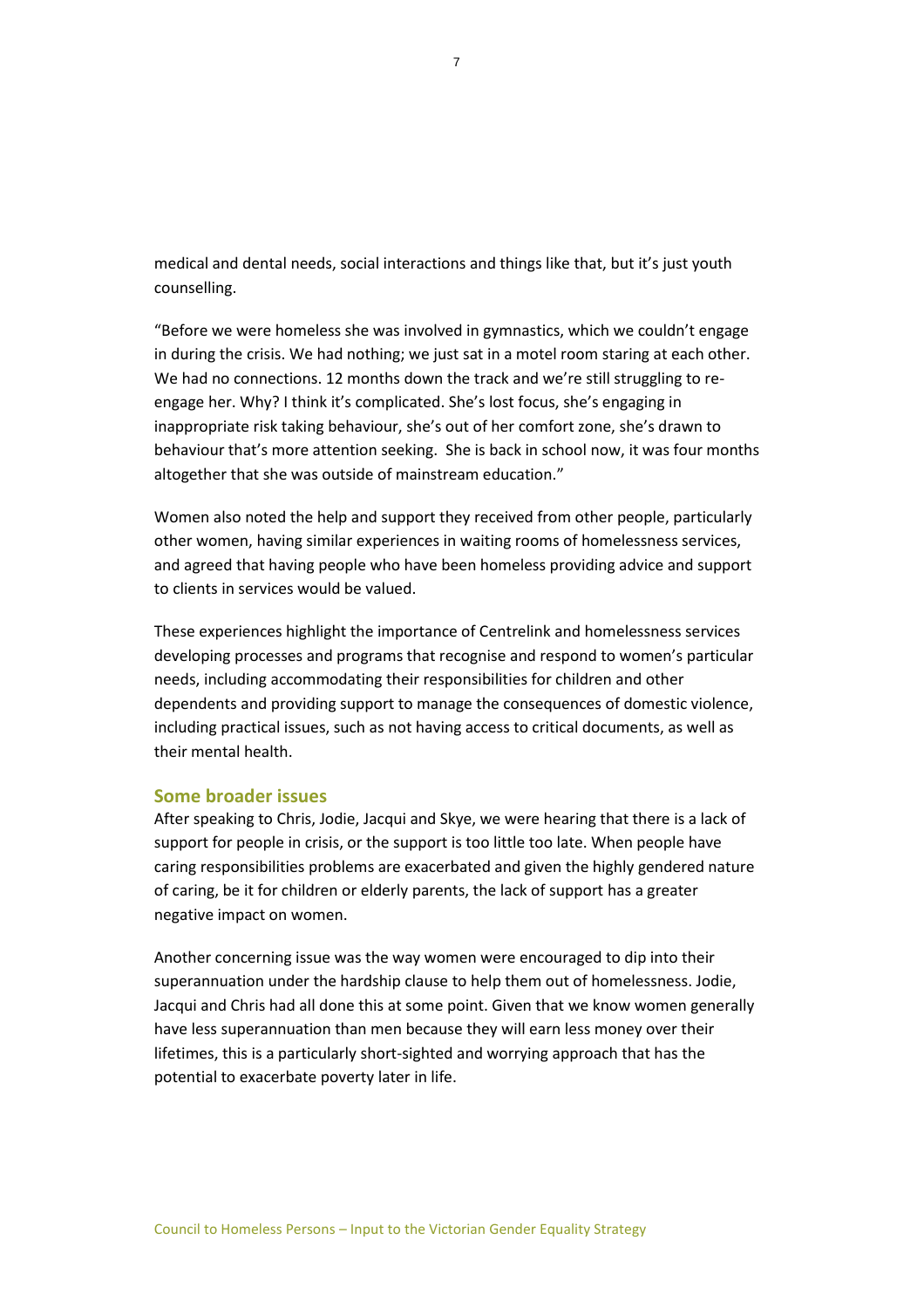## **What would help?**

These conversations have highlighted the need for the following:

## **Flexibility in the workplace**

If women can stay connected to the workforce during periods of crisis, the impact of that crisis is likely to be reduced. This might take the form of flexible start and finish times, or being allowed to reduce work hours in some circumstances. Having access to family violence leave was specifically noted by the three women responding together as being particularly important.

#### **Understanding women's experience of connection and responsibility**

Women are often central to webs of care and responsibility. Three of the four women we interviewed had children to care for, and one had sporadic care of elderly parents. Homelessness responses that could not accommodate the connections in women's lives prolonged the experience of homelessness and often violence. They also prolong the trauma for the other people, such as children and elderly parents, in these networks of care.

### **Regain secure, affordable housing immediately**

The earlier women can be rehoused with certainty, the faster they can start rebuilding their lives and their children's. Improving access to secure and affordable housing options is the most critical and urgent priority to address homelessness for women.

### **Access to care for children who have experienced homelessness**

All three women with children reported that their children were offered either no support, or support that wasn't enough to address their needs. Children have their own experiences of homelessness and we know that homelessness in childhood can lead to intergenerational homelessness. It is therefore essential that services are provided so that the trauma children experience from homelessness is minimised.

### **Addressing family violence**

The horrifying statistic that on average one woman per week is killed in Australia as a result of family violence highlights how important strategies to directly address violence are: a multi-faceted approach is needed to address this problem. These women's experiences also highlighted that women need more flexibility and support from services to re-establish their, and their children's, lives. This includes:

 programs like 'Safe At Home' which enable women and children to remain in their home and remove the perpetrator